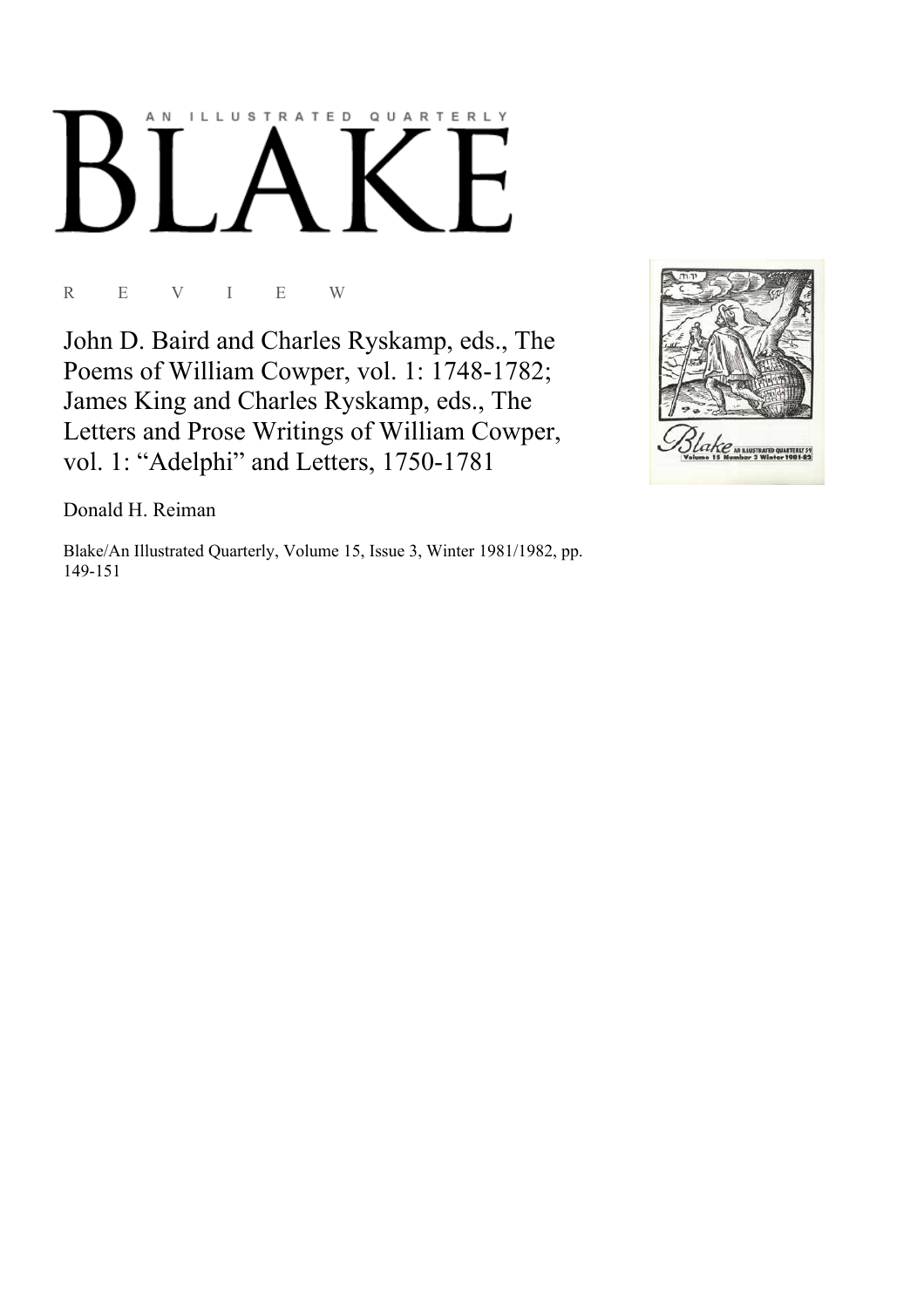John D. Baird and Charles Ryskamp, eds. The Poems of William Cowper. Vol. I: 1 748- 1 782 . Oxford: Clarendon Press, 1980. xliii + 597 pp. \$74.00.

James King and Charles Ryskamp, eds. The **Letters and Prose Writings of William** Cowper. Vol. I: "Adelphi" and Letters, 1750-1781. Oxford: Clarendon Press, 1979. xliii + 598 pp. \$58.00.

# Reviewed by Donald H. Reiman

A s Morton D. Paley has shown, not only did Blake admire William Cowper as a poet, but Blake learned Cowper's life-secrets through his intimacy with William Hayley, Cowper's friend" and official biographer, and with the Reverend Joseph Johnson of Norfolk. Indeed, Paley finds Blake portraying Cowper as the pathetic "Spectre" on plate 10 of *Jerusalem* ("Cowper as Blake's Spectre," *Eighteenth-Century Studies,* I [1968], 236-52). Joseph A. Wittreich, Jr. , finds that Blake's conception of John Milton had been "sharpened" and "relayed" to him by Cowper and Hayley *[Blake's Sublime Allegory,* ed. Stuart Curran and Wittreich [1973], D. 27). Thus the appearance of new Oxford English Text editions of Cowper's poetry and letters (Blake called them "Certainly, the yery best letters that ever were published") cannot be a matter of indifference to serious students viewing Blake within his historical context.

These two editions have not only a common publisher but a common senior partner in Charles Ryskamp, the leading Cowper scholar of our time. The "Textual Introduction" *{Poems)* and "Textual Principles" *{Letters)* set an editorial program and stated method for each edition that is sound and conservative (though there are minor differences between them); each edition evidences a law of parsimony. Baird and Ryskamp state this policy of limitation in the first paragraph of their "Textual Introduction" to the *Poems:* 

# The Poems of WILLIAM COWPER

VOLUME I 1748-1782

෯෦෩෯෧෯෧෯෧෯෧෯෧෯෧෯෦෩෯෧෯෧෯෧෯

EDITED *BY*  JOHN D. BAIRD AND CHARLES RYSKAMP

<u>අසංඝය අභාධිත අභාධිත අභාධිත අභාධිත අභාධිත අභාධිත අභා</u>

OXFORD At the Clarendon Press

This is an edition of all Cowper's original poems and translations, with two exceptions: his translation of Homer . . . and his joint translation with William Hayley of Andreini's *Adamo.* . . . which, as we have it , is certainly more Hayley's than Cowper's. The translation of Homer, however, was Cowper's most ambitious and extended poetical undertaking. . . . It has been passed over on grounds of expediency. . . . To edit this material properly would be a vast labour; to publish the result would be prohibitively expensive.

## (p. xxvii)

Because both Cowper's letters and poems are superlatively intelligent and entertaining--urbanely polished, kindly, sensitive, and simply wise--the best editorial policy is to introduce Cowper to his readers and tactfully withdraw to the edge of the conversation, explaining and commenting on only those things that the modern reader would have some difficulty comprehending without assistance. Baird and Ryskamp do exactly that. Though the obtuse designers at Clarendon Press--who recently brouqht us all four cantos of Byron's *Childe Harold* (1812, 1816, and 1818) with the unchanging and unmeaning running heading "Poetical Works 1812"--fail to cross reference the page numbers between the texts of the poems and the "Commentary" at the end of the volume (pages 461-564), the search for the notes to individual poems repays the effort. The King/Ryskamp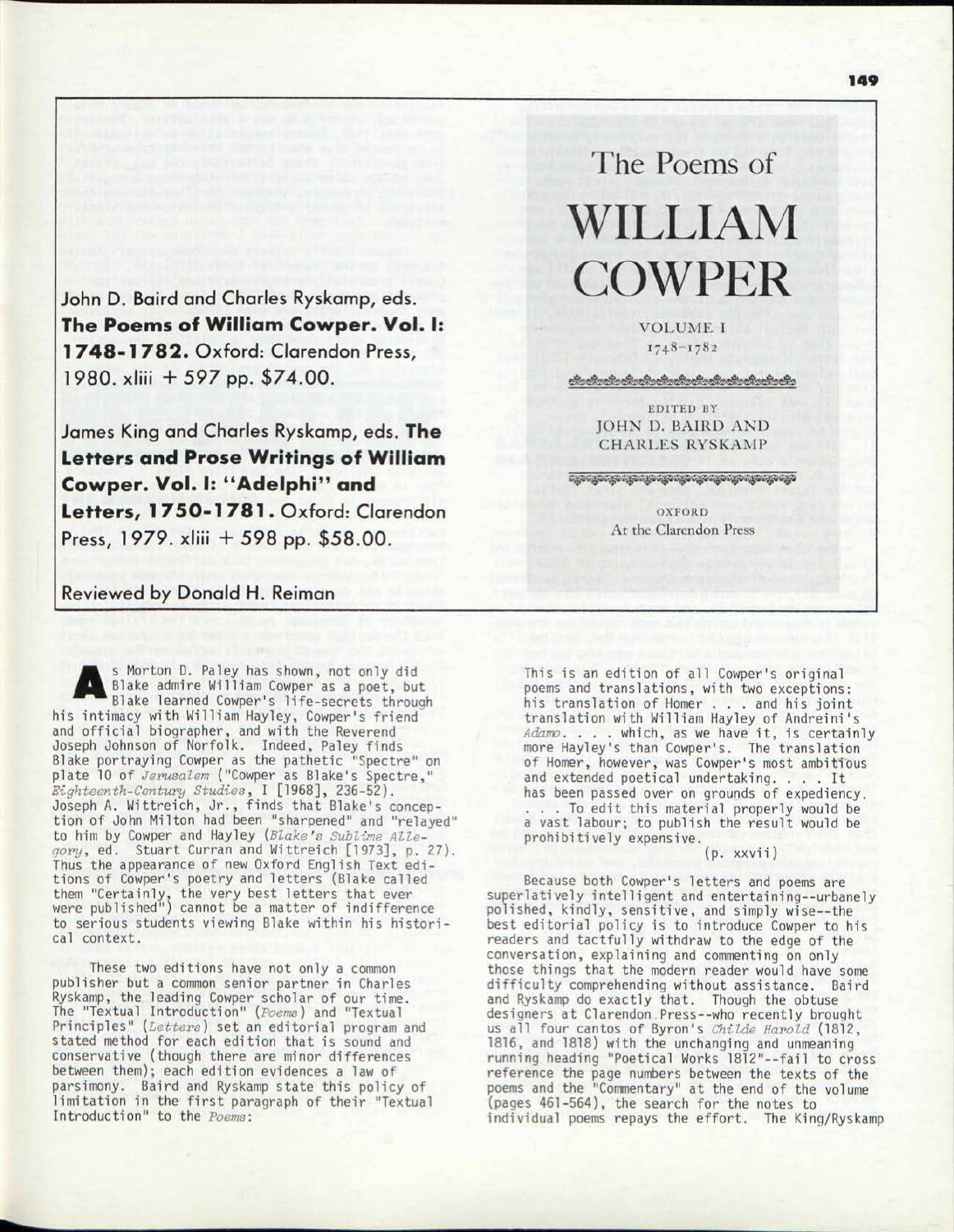### ISO

notes to the letters appear at the bottom of the page, but they are not as uniformly helpful. The reader need only compare the relatively uninformative biographical sketch of Cowper's cousin Martin Madan (Letters, I, xxxix-x1) with the clear commentary by Baird/Ryskamp to Cowper's "Poems against Madan's *Thelyphthora,* 1780" *(Poems,* I , 501-02) to see how much more pertinently Baird/Ryskamp focus on the central issues of the relationship than do King/ Ryskamp. Occasionally in *Poems,* there is a sense of two hands at work, without one knowing what the other is doing: the Introduction (p. xxiii) and Commentary on the poems (p. 502) disagree on whether Cowper read the whole of the second volume of Madan's *Thelyphthora* (for the evidence, see Letters, I, 466). But such factual slips are much less frequent in *Poems* than in *Letters,* where we find two notes to one letter (Cowper to Unwin, 13 February 1780) that badly misinterpret the clear statements and implications of the letter itself (Letters, I, 314-15, fns. 5 and 7). At *Letters*, I, 516, there is another apparent misinterpretation of Cowper's prose. The source of Cowper's reference to "a sevenfold Shield" ( I , 431) was surely *Iliad,* VII , rather than Shakespeare's echo of it (fn. 2). While these oversights do not stop the reader from straightening out the issues involved, they and other factual errors cast doubt upon editorial alertness to matters where the evidence is not as easily available.

The most important *omission* from the annotation of *Letters* is any substantial account of Edward Thurlow, later first Baron Thurlow. First mentioned on page 127, he is not identified until his second appearance on page 164, and that footnote merely extracts from--and omits the most important information in--the *DNB* account. For Thurlow, besides being "an energetic and tireless man who busied himself with his profession," became legendary as the most irreligious , foul-mouthed, corrupt, and reactionary politician of his time (see my Introduction to the three volumes of the poems of his nephew, Edward, Lord Thurlow, in *Romantic Context: Poetry,* Garland Publishing, 1976-79). To know Thurlow is to know something about William Cowper's "sinful" youth--and to find Cowper still admiring Thurlow long after he stopped associating with him shows how far Cowper's sympathies extended beyond his evangelical convictions. Indeed, I think that from the evidence of Cowper's letters in this volume and "Adelphi," Cowper's strange account of his early psychological-religious turmoils, one could develop a psycho-biographical explanation for his breakdowns and his ultimate conviction of damnation. Cowper's dead father had never accepted the narrow faith that, Cowper had been persuaded, was requisite for salvation (see *Letters*, I, 183-84). Cowper's temperamental incapacity to compete in worldly matters with his brother John and with such early rivals as Thurlow and Martin Madan (or even to win the bride of his choice) certainly encouraged him to choose a faith that elevated pious retirement above the activities of such worldly men. But after the deaths of two of his most direct rivals , Morely Unwin and John Cowper, both of whom Cowper selfrighteously converted to his faith on their painful deathbeds, Cowper's better nature reemerged from beneath these repressed hatreds, leaving him with a much deeper sense of guilt for having taken satis-

faction in the misfortunes of those he should have comforted. Clearly he was a much wittier, kinder, more sensitive, humane person after he felt himself to be damned than when he had tried to save others from damnation. These letters, by the way, reveal John Newton to be a positive rather than a negative influence on Cowper; theories that try to hang the albatross of Cowper's despair on Newton are simply mistaken.

Cowper's early letters and poems are of greatest interest to the student of Romantic poetry. In Cowper's carefully wrought occasional verses and didactic poems and finely articulated letters we find many themes, ideas, and even idioms later employed by the Romantics. Cowper was at least a French Revolution apart from them in political persuasion, yet bound to all but Blake by a common classical education and the social prejudices of the upper middle class and to these *and* Blake by English patriotism and a common humane literary tradition. Though the tone of Cowper's fables is lighter and more playful , his poem on "The Poet, the Oyster, and the Sensitive Plant" *(Poems,* I , 435-36) bears comparison with both Blake's "The Clod & the Pebble" and with Shelley's "The Sensitive Plant." Cowper's "Ode to Peace" (I, 406) best illustrates the great differences in focus and in tone that separate Cowper's prediluvian world from that of his successors. As Morse Peckham pointed out in 1961, the Romantics and the poets of Cowper's era "used the same words, but sang them to a different tune." "Peace" in Cowper's ode means only his own peace of mind; he was so eager that Britain not lose its American colonies that, even after Cornwallis surrender at Yorktown, he welcomed the (false) news that the British government intended to pursue the war "with the utmost vigour," including the use of 40,000 Russian troops (see *Letters,* I , 556-57 and fn. 3). Cowper--one of the kindliest individuals of his era--would have appeared a positive Cossack even to Coleridge at his height as a Tory spokesman.

Though it would be pleasant when examining textual scholarship (one's own or another's) to find that there are no errors at all, Baird, King, and Ryskamp seem not to be exempt from the human condition. In *Letters,* the editors have made the dubious decision to employ the printed colon (usually but not always) to represent the two dots Cowper intended to represent the hyphen. See, for example, "to:day" and "to:morrow" (I, 310), and "Grey:headed" and "Giddy:headed" (I, 355). Where the spacing of a line was difficult, we find "Breeches: maker" (I, 349). King and Ryskamp state as principles that even when reproducing holograph letters, they *silently* "adjust" punctuation "when required for smooth reading," expand abbreviations, raise and lower capital letters , and add (and omit) apostrophes to accord "with modern practice." These decisions are debatable both on theoretical grounds *(vide*  Bowers and Tanselle) and on a practical level , inasmuch as the occurrence of informal abbreviations often provides clues about the intimacy of the correspondents, and capitalization reflects emphasis.

My collations with selected original sources, holograph and printed, suggest that, these technical matters aside, the level of accuracy in the *Letters*